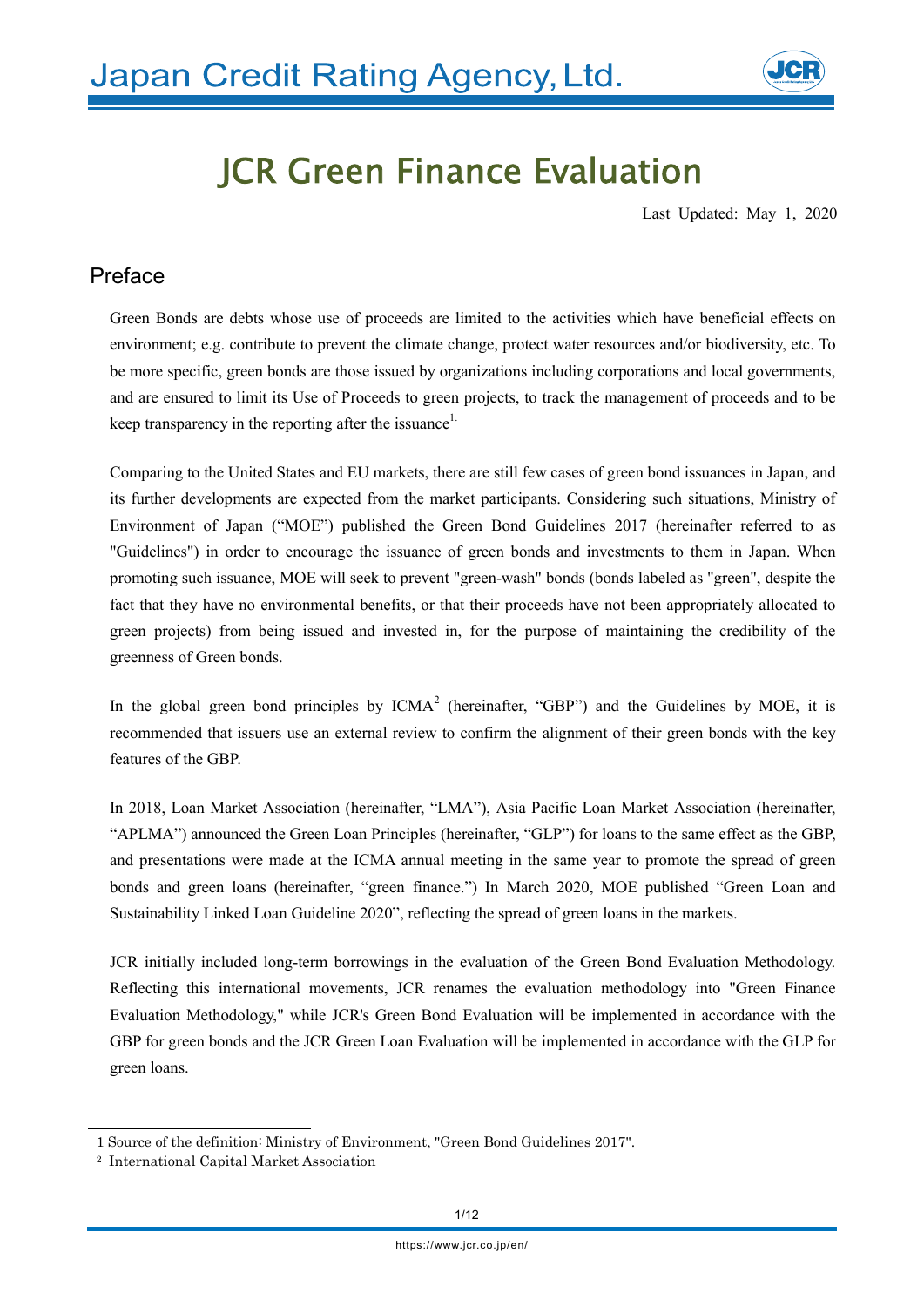

(Hereinafter, the JCR Green Bond Evaluation and the JCR Green Loan Evaluation are collectively referred to as the "JCR Green Finance Evaluation").

Another major addition to the 2018 revision of ICMA's GBP was the mapping of 15 out of 17 and 169 targets of Sustainable Development Goals ("SDGs")<sup>3</sup> to use of proceeds of green bonds. JCR considers the contributions to SDGs based on the ICMA's guidelines for SDGs mappings when implementing green finance assessments.

JCR provides "JCR Green Finance Evaluation" as an external review to green bonds and to green loans, reflecting the concept of GBP, GLP and Guidelines. JCR applies a transparent evaluation system based on scoring the evaluation items defined in JCR Green Finance Evaluation. JCR believes that this evaluation system will indicate issuers or borrowers (hereinafter, "Issuers")4 what they need to do for preparing the issuance of green bonds or borrowing green loans more precisely and it will also help investors to decide its investment policy regarding green finance more appropriately.

In September 2019, JCR has become an approved verifier of Climate Bonds Initiative ("CBI"), and provides verification report to get a certification of climate bonds from CBI. This is the independent services for green loans and green bonds from JCR's original Green Finance Evaluation. In the verification report, JCR verifies the eligibility of the bonds in accordance with Climate Bond Standard, Taxonomy, Sector Criteria and Climate Resilience Principles stipulated by CBI.

In "JCR Green Finance Evaluation", JCR refers these criteria as an approved verifier of CBI, but JCR may show different opinions on certain eligible assets due to the necessity for considering Japan's specific environmental backgrounds, industrial structures, energy mix, etc. Through the provision of this green finance evaluation, JCR aims to contribute to spread the knowledge about green finance to the market, to develop a sound green finance market and to improve global environmental issues.

## I Subject of Evaluation

JCR green finance evaluation is applicable to various financing tools, such as bonds, loans, etc. whose use of proceeds are green projects, whose examples are raised in GBP, GLP or Guidelines. The followings are the sector or product classification of those financing tools:

- (1) Corporation, Financial Institutions, Governments, Local Governments, Multilateral Financial Institutions, Public entities
- (2) Project Finance
- (3) Investment Funds
- (4) Asset Backed Securities

<sup>3</sup> Sustainable Development Goals (SDGs) is global development goals a set of goals to end poverty, protect the planet and ensure prosperity for all.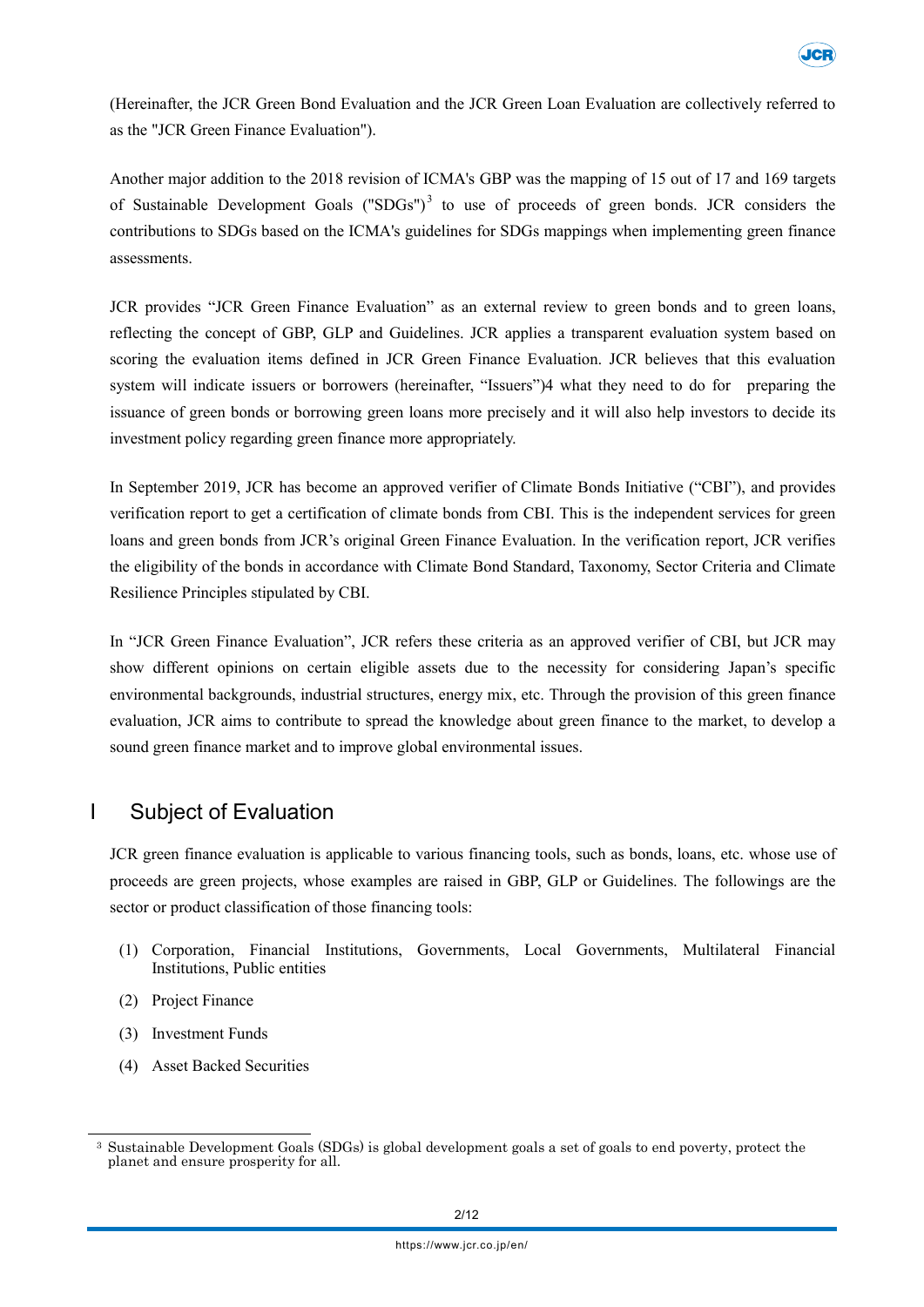

# II Basic Framework of JCR Green Finance Evaluation

JCR implements three steps to evaluate green finance.

In "Evaluation Phase 1", JCR conducts "Greenness Evaluation" of the bonds, etc. First, JCR assesses whether the projects which are financed by the bonds, etc. are green projects or not. If it is judged as a green project, JCR assesses how much the proceeds are allocated to green projects.

In "Evaluation Phase 2", JCR conducts "Management, Operation and Transparency Evaluation". JCR evaluates issuers' management and operation system and transparency. JCR considers if the management and operation system is well developed, it will improve the certainty of implementing the planned use of proceeds and the green projects. In addition, JCR evaluates the degree of disclosures related to the use of proceeds, management of proceeds, selection policy, criteria and processes. (JCR call this as "certainty of realizing the greenness evaluation at the phase 1").

In "Evaluation Phase 3", JCR determines the overall evaluation results by comprehensively considering "Greenness Evaluation" result and "Management, Operation and Transparency Evaluation" result.

JCR Green Finance Evaluation flow:



# III Evaluation Framework by Each Evaluation Phase

#### 1. Evaluation Phase 1: Greenness Evaluation

In this evaluation phase, JCR assesses how much the use of proceeds is allocated to green projects, if the projects are considered as green projects. Evaluation results shall be classified into 5 grades from "g1" to "g5" as follows.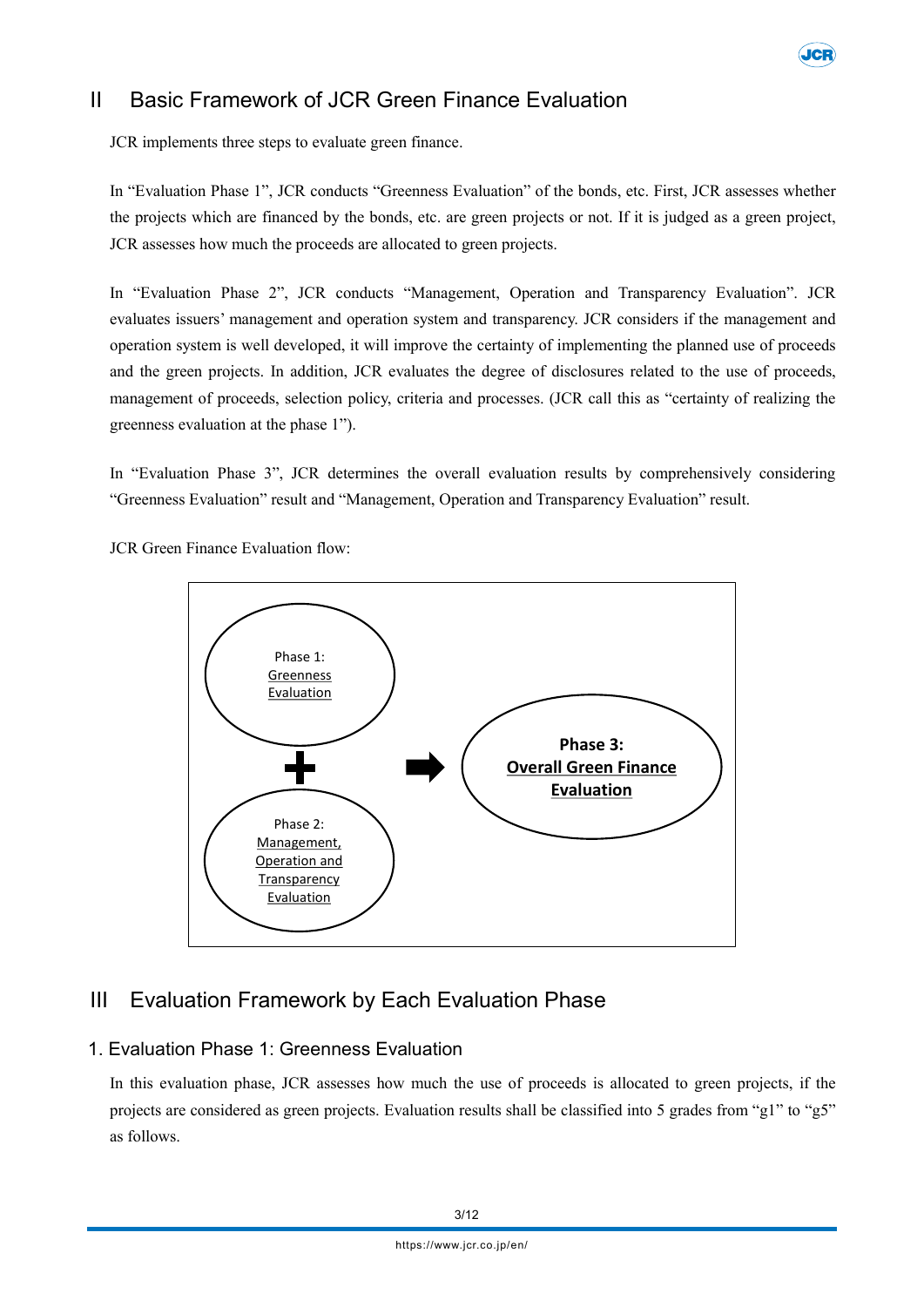

| Greenness Evaluation<br>(how much the use of proceeds is allocated to green projects)   | <b>Evaluation Grade</b> |
|-----------------------------------------------------------------------------------------|-------------------------|
| 100% to >= 90% (Almost all the proceeds are allocated to green projects)                | g1                      |
| >90% to >= 70% (Most of the proceeds are allocated to green projects)                   | g <sub>2</sub>          |
| $>70\%$ to $>=$ 50% (More than half of the proceeds are allocated to green<br>projects) | g3                      |
| >50% to >= 30% (Less than half of the proceeds are allocated to green projects)         | g4                      |
| >30% to >=10% (Very low amount of the proceeds are allocated to green<br>projects)      | g5                      |
| $>10\%$                                                                                 | Not qualified           |

#### 2. Evaluation Phase 2: Management, Operation and Transparency Evaluation

In this phase, JCR evaluates issuers' management and operation system and the degree of transparency based on the four evaluation items, which is followed GBP, GLP and the Guidelines. The evaluation results are classified into five grades, from "m1" to "m5".

| <b>Evaluation Scores by Grade</b>                                                                                                                                                                     | <b>Evaluation Grade</b> |
|-------------------------------------------------------------------------------------------------------------------------------------------------------------------------------------------------------|-------------------------|
| 100 to >= 80 (AM system is well developed and the degree of transparency is<br>very high. The project implementation and allocation of the proceeds are<br>highly likely to be made as were planned.) | m1                      |
| >80 to >= 60 (AM system is developed and the degree of transparency is high.<br>The project implementation and allocation of proceeds are expected to be<br>made as were planned.)                    | m <sub>2</sub>          |
| $>60$ to $>=$ 40 (AM system and the degree of transparency have some problems<br>and there are little concerns that the plan and the fund allocation will not be<br>processed as were planned.)       | m3                      |
| $>39$ to $>= 20$ (AM system and the degree of transparency have problem and<br>there is a concern that the plan and the fund allocation will not be processed<br>as were planned.)                    | m4                      |
| > 20 (AM system and the degree of transparency have serious problems and it<br>is difficult to expect the plan and the fund allocation will not be processed as<br>were planned.)                     | m5                      |

#### 3. Evaluation Phase 3: Overall Evaluation

In phase 3, JCR determines an overall evaluation from Green 1 to Green 5, based on Greenness Evaluation (g1 to g5), adding up Management, Operation and Transparency Evaluation (m1 to m5).

JCR uses JCR Green Finance Evaluation Matrix for determining the overall evaluation, shown below:

Green 1 is the highest green finance evaluation in JCR green finance evaluation. This is assigned to those which get the highest evaluation in both "Greenness Evaluation" and "Management, Operation and Transparency Evaluation".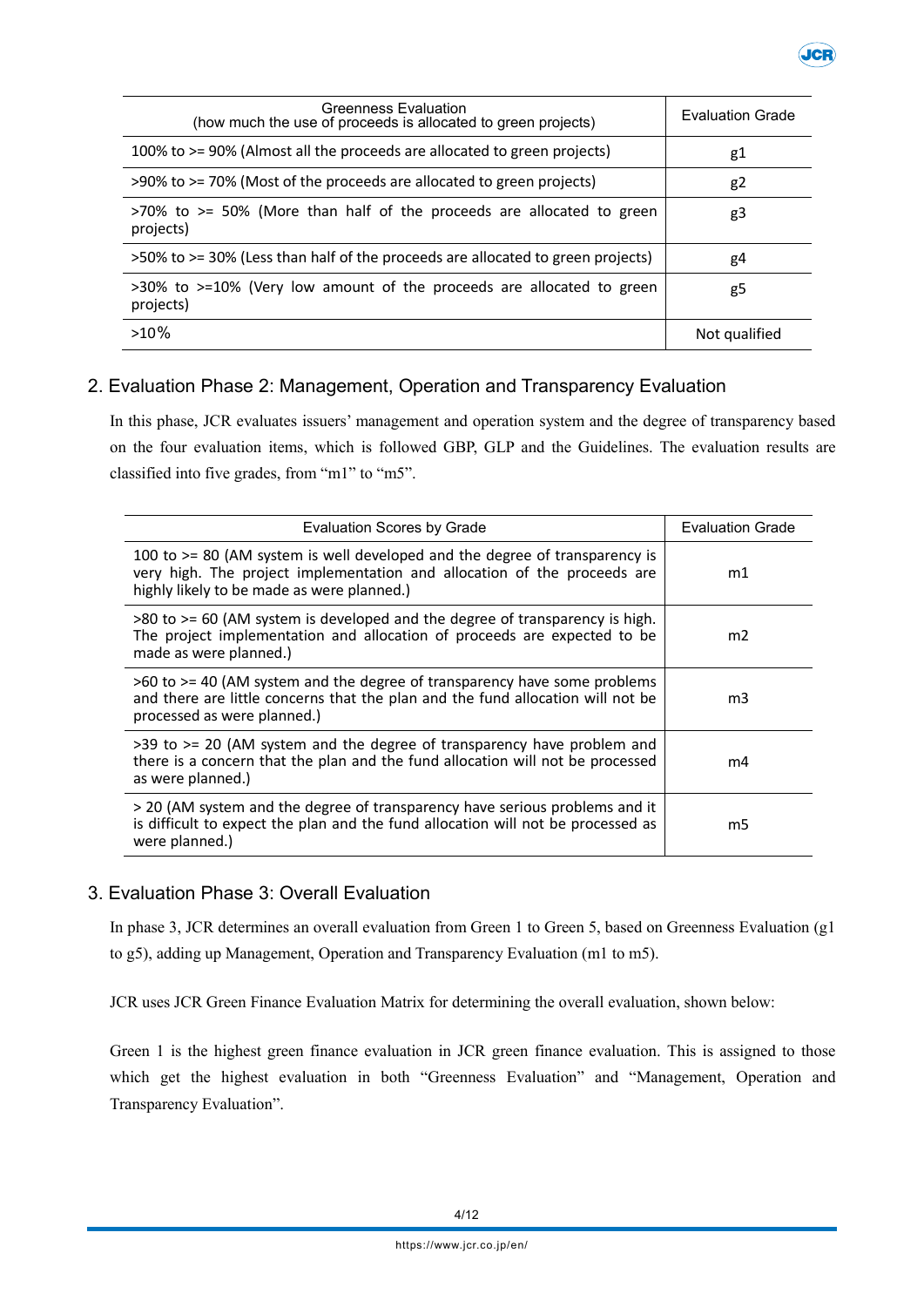

|                         | Management, Operation and Transparency Evaluation |         |                |               |               |               |
|-------------------------|---------------------------------------------------|---------|----------------|---------------|---------------|---------------|
|                         |                                                   | m1      | m <sub>2</sub> | m3            | m4            | m5            |
| Greenness<br>Evaluation | g1                                                | Green 1 | Green 2        | Green 3       | Green 4       | Green 5       |
|                         | g <sub>2</sub>                                    | Green 2 | Green 2        | Green 3       | Green 4       | Green 5       |
|                         | g3                                                | Green 3 | Green 3        | Green 4       | Green 5       | Not qualified |
|                         | g4                                                | Green 4 | Green 4        | Green 5       | Not qualified | Not qualified |
|                         | g5                                                | Green 5 | Green 5        | Not qualified | Not qualified | Not qualified |

#### [JCR Green Finance Evaluation Matrix]

#### 4. Evaluation Symbols

JCR's green finance evaluation symbols are expressed by the combination of "Greenness Evaluation as g1 to g5", "Management, Operation and Transparency Evaluation as m1 to m5" and "Overall Evaluation as Green 1 to Green 5".

#### [JCR Green Finance Evaluation Results]

| <b>Overall Evaluation</b>                                          | Green $1 \sim$ Green 5 |
|--------------------------------------------------------------------|------------------------|
| <b>Greenness Evaluation</b><br>(Use of Proceeds)                   | $g1 \sim g5$           |
| <b>Management, Operation and</b><br><b>Transparency Evaluation</b> | m1 $\sim$ m5           |

## IV Evaluation methodology (Evaluation factors and scoring)

#### 1. Phase 1: Greenness Evaluation Factors

When evaluating greenness, JCR assesses the following factors.

(i) Assessing whether the project has environment impacts or not.

#### Use of Proceeds (how much the proceeds are allocated to green projects)

- (1) The proceeds are allocated to Green Projects that satisfy the conditions (2) and (3) (including, but not limited to, green projects listed in GBP, GLP and Guidelines).
- (2) The project clearly has positive impacts on environment. It is clear that the green projects contribute to global objectives, such as SDGs, through ICMA's mapping table.
- (3) Positive impacts obviously surpass the negative impacts (It is preferable that such impacts are assessed quantitatively and are comparable.) The projects do not have significant harm impacts on other green assets (Do No Significant Harm Assessment)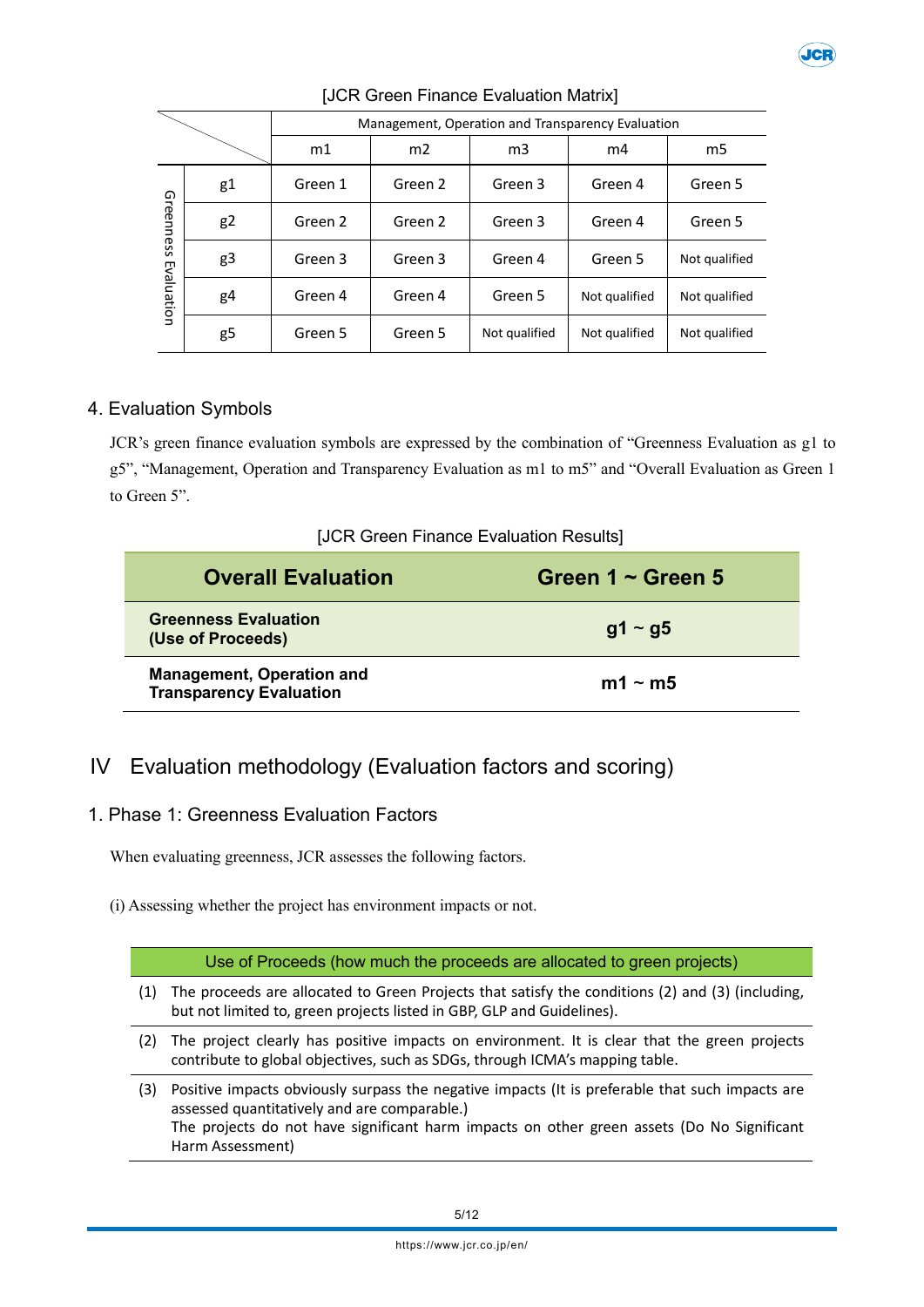

- (4) For climate change adaptation projects, JCR implements six steps stipulated in CBI's Climate Resilience Principles<sup>4</sup>. For climate change mitigation projects, JCR shall refer the check items related to the resilience of the projects/assets in CBI's sector criteria<sup>5</sup>.
- \* If the negative impacts on environment are larger than the positive impacts, such use of proceeds may be out of evaluation, even if other evaluation factors' scores are high.
- (ii) To confirm the Use of Proceeds (how much the proceeds are allocated to social bonds, if the project is regarded as a green l project.
- 2. Phase 2: Management, Operation and Transparency Evaluation Factors
	- (i) Four major factors of phase 2 and the score weight are as follows.

| <b>Major Evaluation Factors</b>                                                                           | Weight |
|-----------------------------------------------------------------------------------------------------------|--------|
| 1. Appropriateness and Transparency concerning selection<br>criteria and processes of the use of proceeds | 25%    |
| 2. Appropriateness and Transparency of management of the<br><b>Proceeds</b>                               | 25%    |
| 3. Reporting                                                                                              | 25%    |
| 4. Efforts taken by the organization                                                                      | 25%    |

(ii) Breakdown of each evaluation factor

|     | Evaluation items by each factor                                                                                                                                                                                                       |  |  |
|-----|---------------------------------------------------------------------------------------------------------------------------------------------------------------------------------------------------------------------------------------|--|--|
|     | 1. Appropriateness and Transparency Concerning Selection Criteria and<br>Processes of the Use of Proceeds                                                                                                                             |  |  |
| (1) | Greenness of the each project is assessed and affirmed by an issuer.                                                                                                                                                                  |  |  |
| (2) | In case that the green project has both positive and negative impacts, issuer takes any measures<br>to avoid or mitigate such negative impacts.                                                                                       |  |  |
| (3) | (a) The environmental objectives that issuers try to realize through the green finance, (b) the<br>criteria to select a green project which satisfies the objective and (c) the process to determine<br>the project, are appropriate. |  |  |
| (4) | The objective, the criteria and the process are well explained to investors.                                                                                                                                                          |  |  |
|     | 2. Appropriateness and Transparency of Management of the Proceeds                                                                                                                                                                     |  |  |
| (1) | Funding plan is appropriate. (The ratio of new investment and refinancing is clear. Look-back<br>periods for refinancing projects are clearly defined.)                                                                               |  |  |
| (2) | Issuers have a system to track all the proceeds in proper way.                                                                                                                                                                        |  |  |
| (3) | There is an internal control system to check the above tracking systems by taking internal audit<br>or external audit, etc. In case of evaluating credit lines, a tracking management system is in place                              |  |  |

<sup>4</sup> Source: CBI Website: https://www.climatebonds.net/climate-resilience-principles

<sup>5</sup> Source: CBI Website: https://www.climatebonds.net/standard/sector-criteria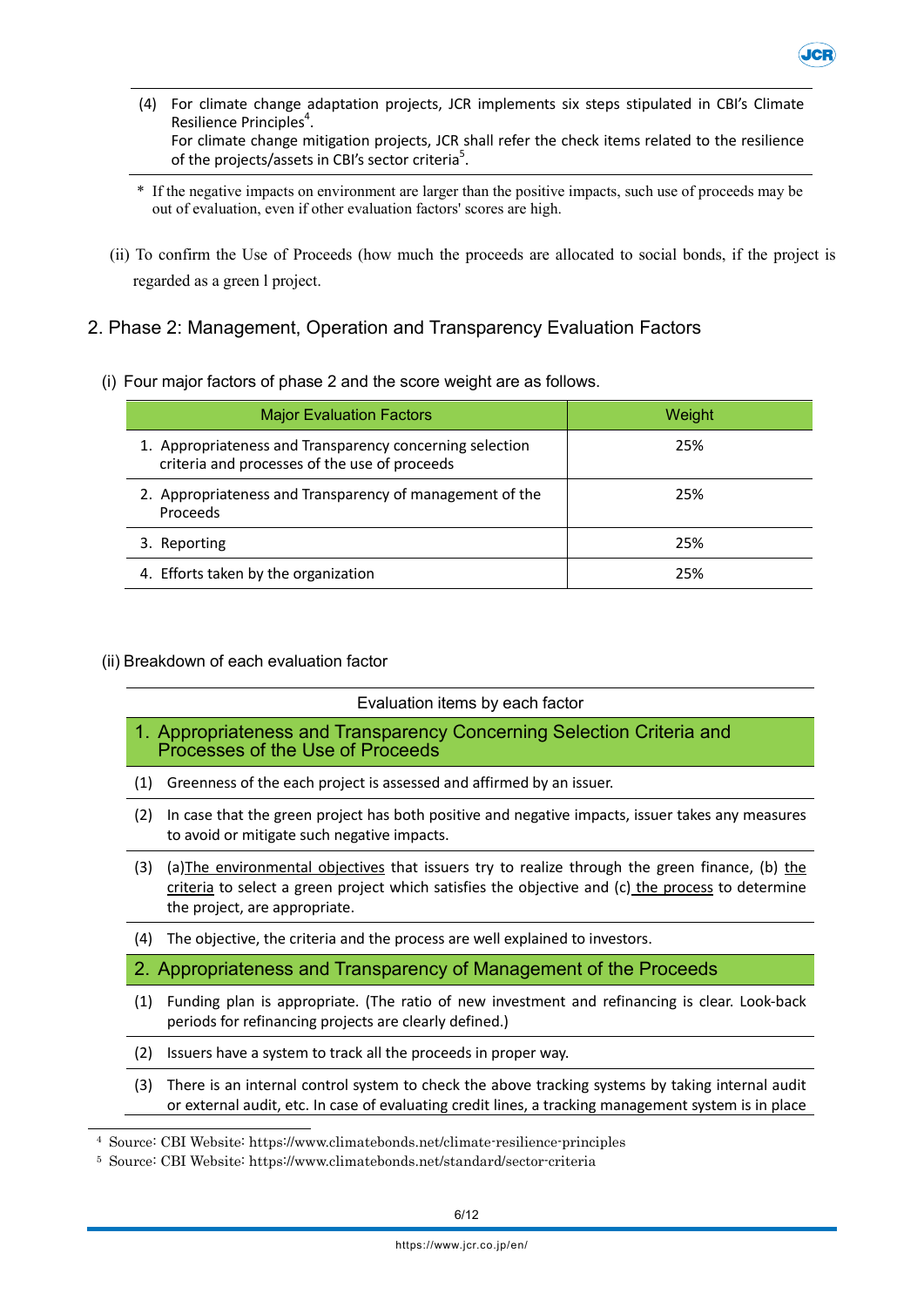

to identify which tranches are eligible for green investment and to ensure that the proceeds of these tranches are allocated for green projects.

JCF

- (4) Documentary evidence to track the proceeds is retained.
- (5) If there is unallocated proceeds, the issuer explains how to manipulate these proceeds to investors in advance. There is a plan to manipulate these unallocated proceeds with safe and liquid asset.

#### 3. Reporting

- (1) The use of proceeds are explained to investors by prospectus or other legal documents, etc.
- (2) Issuers plan to disclose the most updated information about the use of proceeds after the issuance.
- (3) Information disclosure is planned to be made at least once a year. After allocating all the proceeds, issuers plan to disclose any significant changes after allocating all the proceeds, if necessary.
- (4) Disclosures includes the following;
	- List of green project where the proceeds are allocated
	- $\triangleright$  Outline of each green project, including its progress
	- Amount allocated to each green project
	- $\triangleright$  Positive impacts brought by each green project
	- Positive impacts brought by each green project
	- $\triangleright$  Unallocated funds, plan to allocate, and how to manipulate the unallocated funds.
- (5) When disclosing the positive impacts, issuers use appropriate key performance indicator considering the nature of each green project. It is preferable that such impacts are quantitative and that issuers prepare to disclose the calculation formula and assumptions.

#### 4. Efforts Taken by the Organization

- (1) Management identifies the environmental issues as one of the important and prioritized issues for their management strategy.
- (2) An internal department/division which has expertise in environment issues or external institutions is involved in the process.
- (3) Issuers have clear policy and procedures for green finance and criteria to determine the green projects where the proceeds are allocated.
- (4) Issuers verify their green projects and environmental policy by asking the opinions from external environmental experts.

# V Description of How JCR Considers Each Evaluation Factor

#### 1. Greenness Evaluation (Phase 1)

When identifying the greenness of the bond or the loan, it is important that the proceeds are allocated to green projects which clearly have a positive impact on the environment. In order to encourage the development of sound green bond market and green loan market, it is also important to ensure the credibility of green bonds or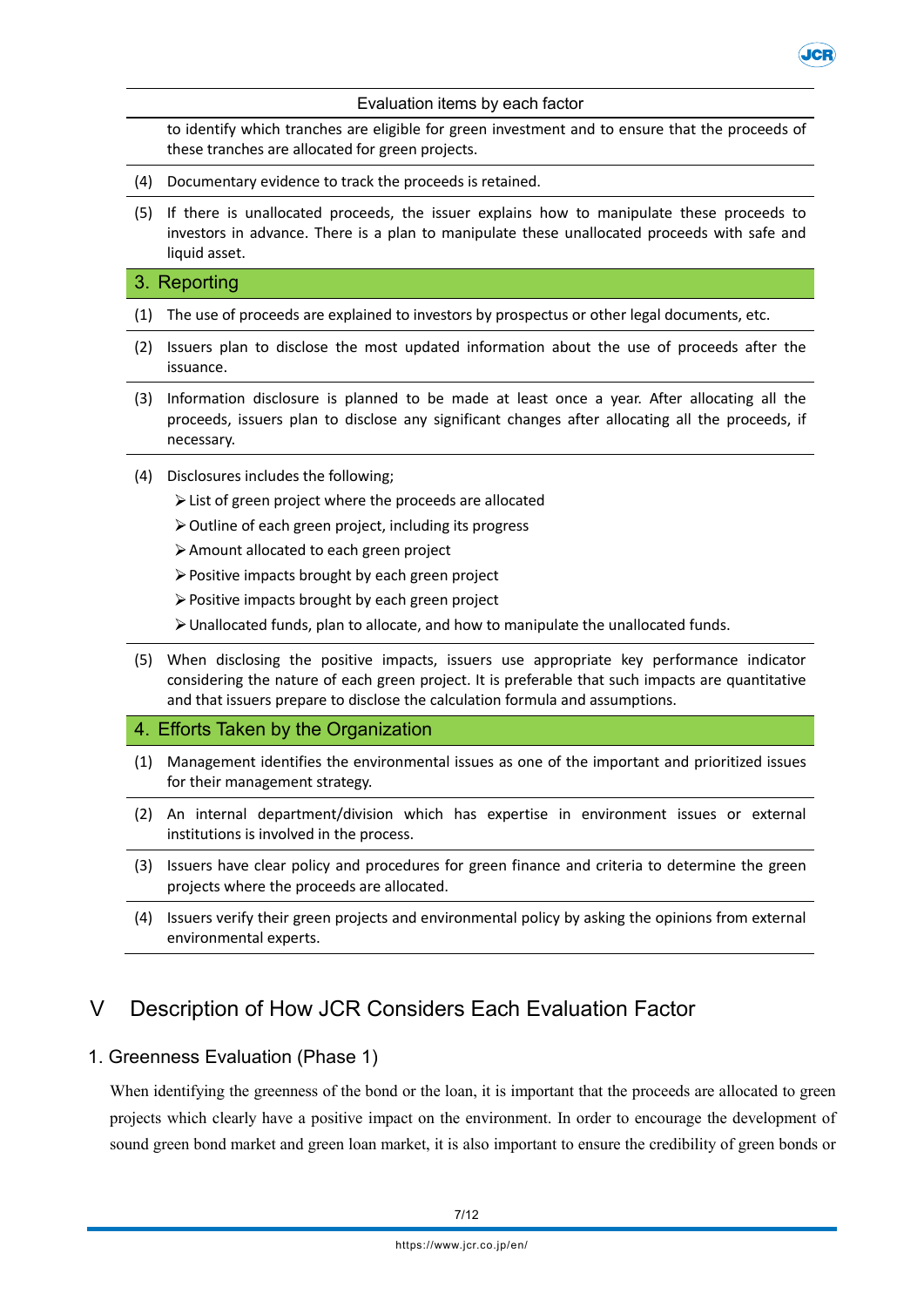green loans by excluding the so called "green wash bonds" or "green wash loans", which appeal as a green bond or a green loan, but actually there is no clear positive impacts on environment or the proceeds are appropriately allocated to green projects, from the green bond market or the green loan market. Considering these factors, JCR shall assess the greenness of the use of proceeds carefully, referring the green project list in GBP, GLP and Guidelines (Please refer to the attachment for these project lists). These project lists are examples and JCR may find other cases as a green project by its own judgment.

Green finance can include not only new investment but also refinancing. When refinancing is included, Issuers should identify each proportion of new investment and refinancing and which investment or project portfolio is subject to refinancing. It is also desirable to indicate the period covered by the green project (lookback period) to be refinanced.

When evaluating environmental improvement effects, JCR shall confirm whether or not the effects are consistent with the international targets. According to ICMA, developments in international policy over the last few years have brought about a momentum within the global capital markets to establish a link between investments and achieving the SDGS. JCR looks at the mapping of green, social and sustainable bonds and SDGs targets announced by ICMA in June 2018 to determine which environmental improvement effects of the projects being evaluated contribute to which SDG's objectives or the targets.

Even if the use of proceeds is green, some projects may bring negative impacts on environment at the same time. Therefore, JCR assesses whether the negative impacts are well assessed by the internal department/division or external experts to take necessary measures to avoid or mitigate such impacts. As a result, if the negative impacts are larger than the positive impact on environment, JCR may not provide green finance evaluation in principle.

Types and positive impacts of green projects may change day after day by technological innovation. JCR will implement its evaluation referring to the most updated green project types and calculation formula of environmental impacts that are effective at the time of evaluation.

#### 2. Management, Operation and Transparency Evaluation (Phase 2)

### (1) Appropriateness and Transparency Concerning Selection Criteria and Processes of the Use of Proceeds

JCR assesses whether the following factors are internally well considered and planned to make them properly or not. In addition, JCR also assesses whether the following factors are sufficiently explained to the investors in advance.

- i. The objectives that will be realized by the green finance (for example, prevention of climate changes, energy saving, etc.)
- ii. Criteria for selecting green projects (how to assess and select a green project which has a positive impact on the environment in terms of the objective Issuers plan to achieve).

<sup>6</sup> https://www.icmagroup.org/green-social-and-sustainability-bonds/mapping-to-the-sustainable-development-goals/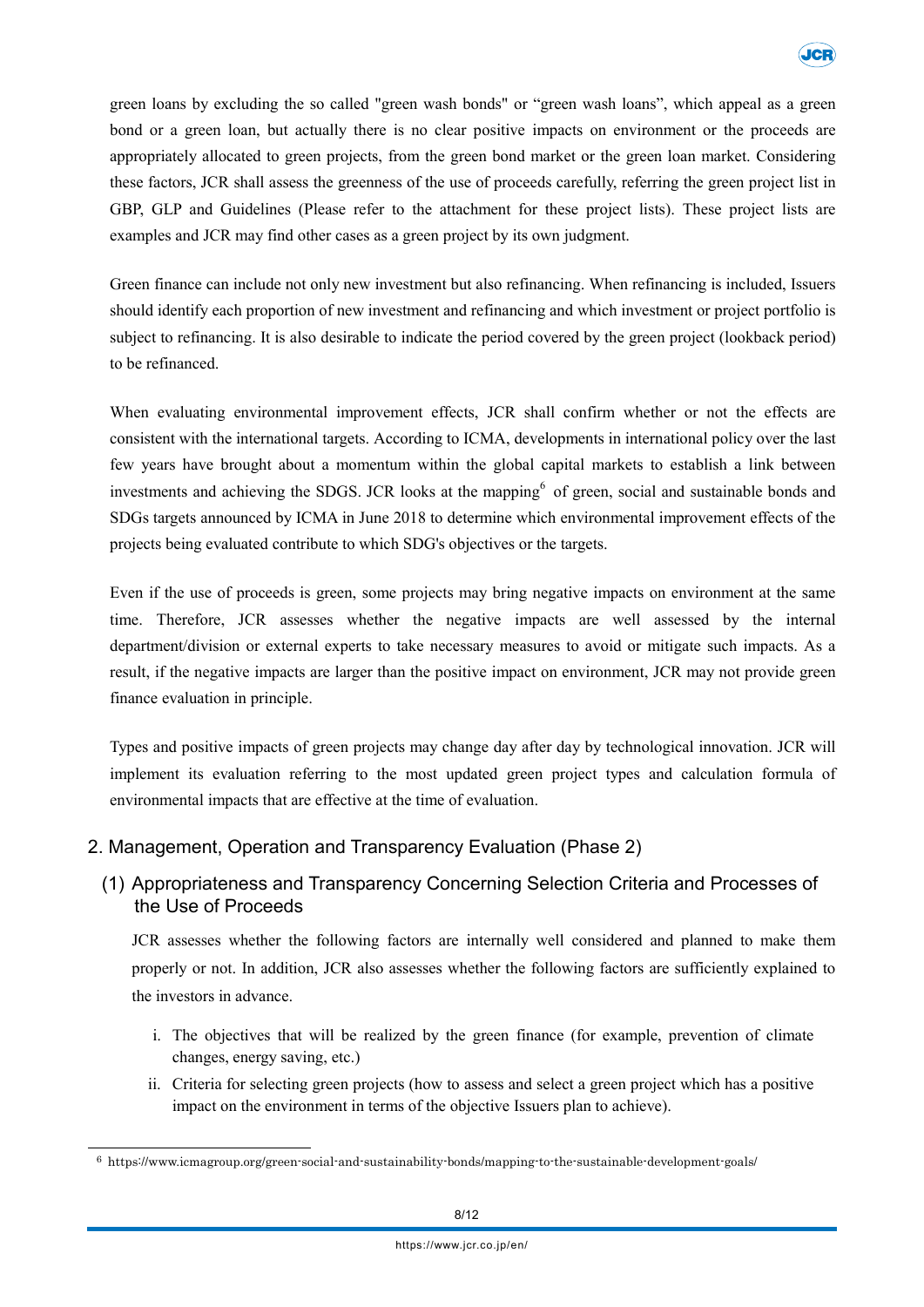

iii. Outlines of the process to determine the project  $(0)$  Is it appropriate as the use of proceeds considering issuers' planned objectives and criteria? (b) Who judges whether the selected green projects match the environmental objectives based on which criteria?)

JCR also considers that it is preferable to have an internal specific department/division or get opinions from external institutions when determining these factors.

#### (2) Appropriateness and Transparency Concerning Management of the Proceeds

It is expected that there are various ways to manage the proceeds depending on each issuer or borrower. JCR assesses whether the proceeds funded by green bond issuance or green loan borrowings are ensured to allocate to green projects or not. In addition, JCR also checks whether there is a tracking system to grasp how much the proceeds are allocated to the green project easily and internal control are effectively developed or not. Guidelines show some example of tracking the proceeds system. As such, the tracking system should be explained to investors.

If there is unallocated funds, JCR also assesses whether such unallocated funds will be allocated to the green project promptly and also assesses how to manage and manipulate the unallocated funds.

#### (3) Reporting

According to GBP and GLP, issuers should report the most updated information about the use of proceeds periodically, at least once a year, until all the proceeds will be allocated, if necessary. In such report, the outline of the green project where the proceeds are allocated, allocated amount, expected environmental positive impacts (it is preferable to use both quantitative and qualitative performance indicators.) should be included.

JCR evaluates whether issuers plan periodical reporting after issuing green bonds or borrowing the loans precisely and effectively at the time of issuing green bonds or borrowing the green loans, based on GBP, GLP and Guidelines.

#### (4) Efforts taken by the Organization

It is important that the senior management of issuers identify the environmental issues as one of the highly prioritized issues in its management strategy. Under this strategy, it is also important that they establishes policy, procedures of issuing green bonds or borrowing green loans and selecting criteria of green projects with the involvement of internal department/division, which specifically deal with environmental issues or in cooperation with external institutions.

The department is not necessarily specializes only on environmental issues, however, it is preferable that issuers ensure some staff who are responsible for green finance and environmental issues.

## VI Assumptions and Limit of This Evaluation

JCR's green finance evaluation is to affirm the positive impacts on the environment at the time of planning issuing green bonds or borrowing green loans are calculated quantitatively or qualitatively by issuers, the borrower or the third parties. This evaluation will not guarantee such impacts will continue in the future.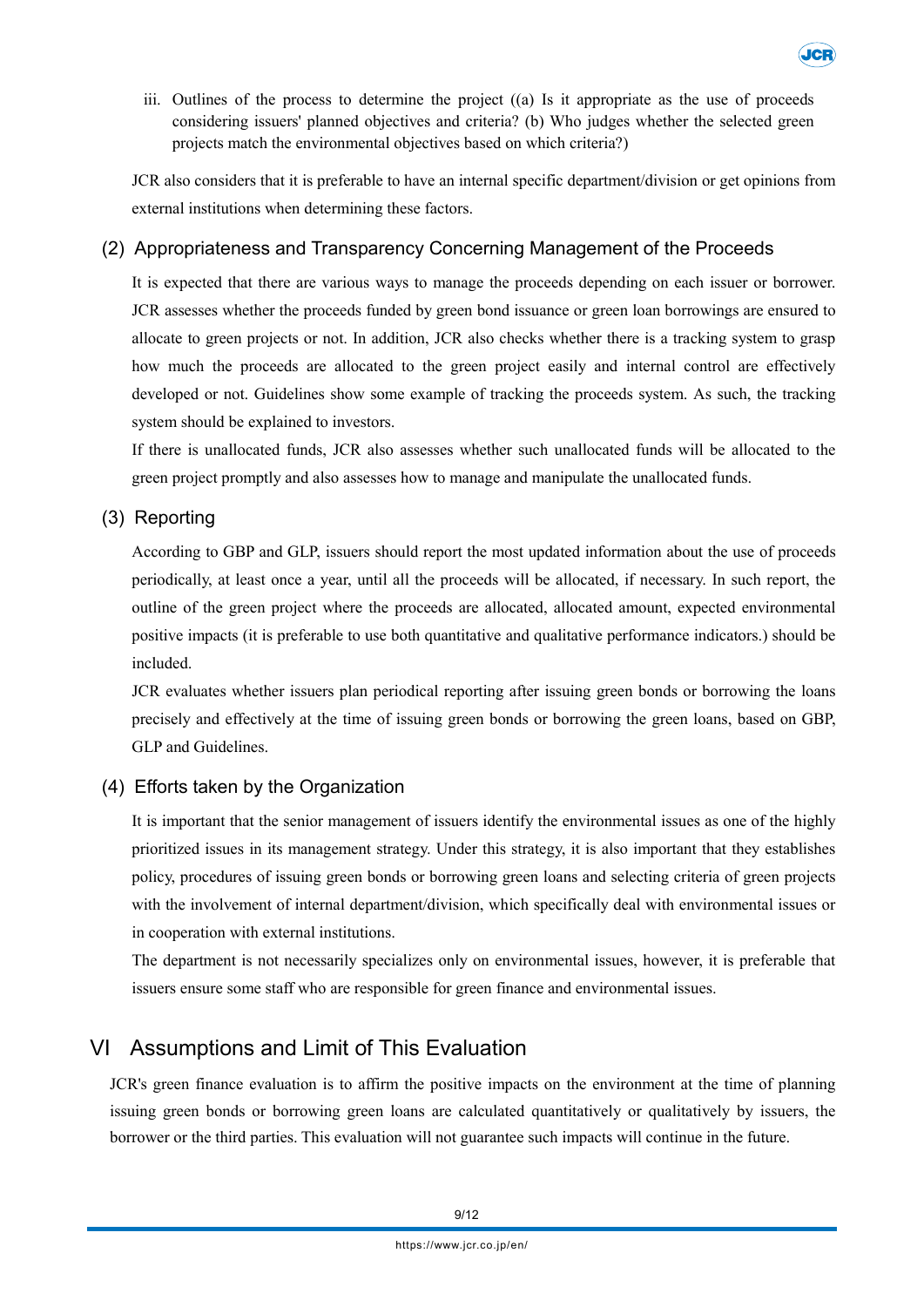

Positive and negative impacts of green projects are calculated internally or by external institution by the request of issuers. JCR evaluates the impacts based on this calculated results and it will not calculate the impacts by itself.

## VII Evaluating Green Finance Framework

At the request of issuer, JCR may conduct a Green Finance Framework Evaluation of issuers' green bond issuance or green loan borrowing policy to confirm compliance with GBP, GLP, or Guidelines.

In such a case, this evaluation method shall apply, but the evaluation mark shall be indicated by (F) at the end of the evaluation mark.

Evaluation of the Green Finance Framework involves evaluation of the Green Finance Framework of the issuers, and does not include greenness evaluation, and management and operation, and transparency evaluation of the individual uses of proceeds implemented based on the green finance framework.

Therefore, it is necessary to separately evaluate individual bonds or individual loans for green finance.

## VIII Periodical Review

JCR may implement periodical review, if it finds the necessity to follow up the unallocated proceeds and planned environmental impact reporting after the issuance or the borrowing.

#### ■Disclaimers

#### Japan Credit Rating Agency, Ltd.

Jiji Press Building, 5-15-8 Ginza, Chuo-ku, Tokyo 104-0061, Japan Tel. +81 3 3544 7013, Fax. +81 3 3544 7026

Copyright © Japan Credit Rating Agency, Ltd. All rights reserved.

The information contained in this document has been obtained by JCR from the Issuer and from accurate and reliable sources. Provided, however, that such information may be erroneous due to human, mechanical or other reasons. Accordingly, JCR makes no representation or warranty, express or implied, as to the accuracy, results, accuracy, timeliness, completeness, marketability, or fitness for a particular purpose of such information, and JCR assumes no responsibility for any error, omission, or<br>result of using such information. In no event shall monetary loss, which may arise from any use of such information, whether contractual, tort, negligence or other cause of liability, and whether or not such damages are foreseeable or unforeseeable. The JCR Green Bond Evaluation does not express any opinion on the various risks (credit risk, price fluctuation risk, market liquidity risk,<br>price fluctuation risk, etc.) associated with the g present time of the JCR and is not a statement of fact and does not make any recommendations regarding risk judgment or the decision to purchase, sell or hold individual bonds, commercial paper, etc. JCR Green Bond Evaluations may be changed, suspended, or withdrawn due to changes in information, lack of information, or other reasons. All rights to this document, including data from the JCR Green Bond Assessment, are held by JCR. Reproduction, adaptation, modification or alteration of this document, in whole or in part, including data from the JCR Green Bond Assessment, without the permission of JCR is prohibited.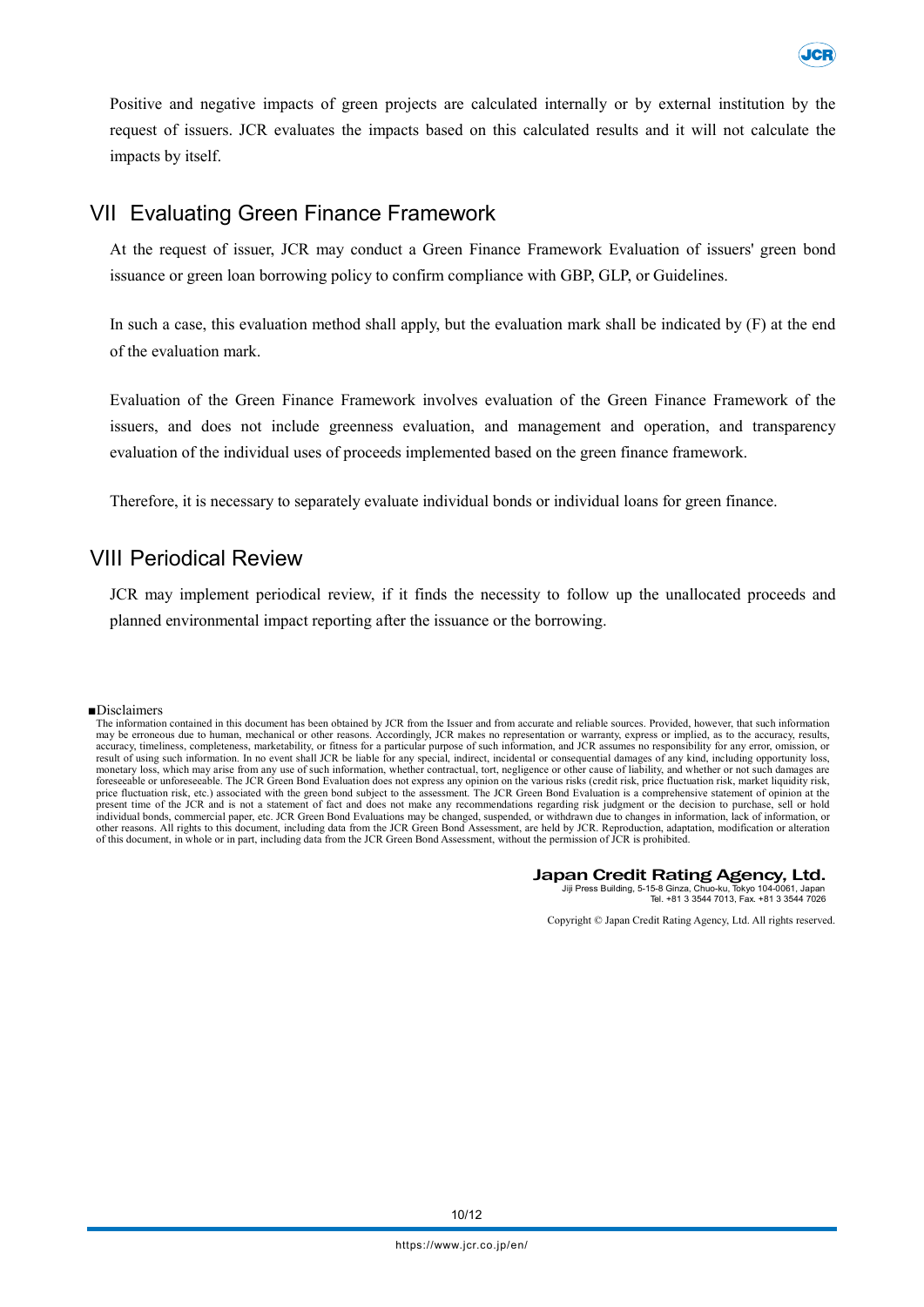

# Green Project listed in Green Bond Principle by ICMA<sup>i</sup>, Green Loan Principle by LMA and

in the Green Bond Guidelines 2017 by Ministry of Environment

| <b>ICMA GBP</b>                                                                                                                                                                                                                                                                                                                                                                                                                                                                                 | <b>MOE Guidelines</b>                                                                                                                                                                                                                                                                                                                                                                                                                                                                                                                                                                                                                                                                     |
|-------------------------------------------------------------------------------------------------------------------------------------------------------------------------------------------------------------------------------------------------------------------------------------------------------------------------------------------------------------------------------------------------------------------------------------------------------------------------------------------------|-------------------------------------------------------------------------------------------------------------------------------------------------------------------------------------------------------------------------------------------------------------------------------------------------------------------------------------------------------------------------------------------------------------------------------------------------------------------------------------------------------------------------------------------------------------------------------------------------------------------------------------------------------------------------------------------|
| Renewable energy (including production,<br>transmission, appliances and products);                                                                                                                                                                                                                                                                                                                                                                                                              | Renewable energy (including production, transmission,<br>appliances and products)<br>· Renewable energy power generation projects, including<br>solar power, wind power, mid and small sized water power,<br>biomass, geothermal power.<br>· Projects to install transmission or energy storage battery, to<br>maintain, coordinate the demand and supply and store the<br>energy which are generated by renewable energy<br>· Projects to produce appliances and products such as solar<br>panels, transmission wires, energy storage batteries, which<br>are used for the above projects<br>· Projects which use renewable energy power such as solar,<br>geothermal power, etc.        |
| Energy efficiency (such as in new and<br>refurbished buildings, energy storage,<br>district heating, smart grids, appliances and<br>products);<br>Green buildings which meet regional,<br>national or internationally recognized<br>standards or certifications.                                                                                                                                                                                                                                | Energy efficiency (including construction and of energy<br>efficiency buildings, renovations to energy efficient buildings,<br>air conditioning of the energy storage area, smart grid and<br>appliances)<br>· Net Zero Energy House (ZEH), Net Zero Energy Building<br>(ZEB) and other construction of energy efficiency buildings<br>· Renovating the existing buildings such as office, factories<br>and houses to acquire the environment authentication<br>such as LEED CASBEE BELS<br>· Projects to install appliances or facilities which are energy<br>efficient to office, factories, houses, etc.<br>· Development and installation of smart grid related<br>appliances         |
| Pollution prevention and control (including<br>reduction of air emissions, greenhouse gas<br>control, soil remediation, waste prevention,<br>waste reduction, waste recycling and<br>energy/emission-efficient waste to energy)                                                                                                                                                                                                                                                                 | Pollution prevention and management<br>(including waste water treatment, reduction of greenhouse<br>gas control, soil remediation, waste recycling and associated<br>environmental monitoring)<br>· Projects to realize circular economy (Designing and<br>producing energy efficient and long-life products, inverse,<br>manufacturing and advanced waste treatment (including<br>recycling and energy collection)<br>· Projects to control the emission of hazardous chemical by<br>preventing leakage, volatilization and penetration.<br>· Projects to install facilities of advanced treatment and<br>reuse of waste water from factories.<br>· Projects to treat soil contamination |
| Environmentally sustainable management of<br>living natural resources and land use<br>(including environmentally sustainable<br>agriculture; environmentally sustainable<br>animal husbandry; climate smart farm inputs<br>such as biological crop protection or<br>drip-irrigation; environmentally sustainable<br>fishery and aquaculture; environmentally -<br>sustainable forestry, including afforestation<br>or reforestation, and preservation or<br>restoration of natural landscapes); | Environmentally sustainable management of living natural<br>resources and land use (including environmentally sustainable<br>agriculture, fisheries and aqua culture, forestry; IPM<br>(Integrated Pest Management) of pests, drip irrigation)<br>· Projects to acquire the certifications for sustainability such<br>as MSC, ASC for fisheries and aquaculture.<br>· Projects to acquire the certification for sustainability such<br>as FSC for forestry.<br>· Afforestation projects                                                                                                                                                                                                   |